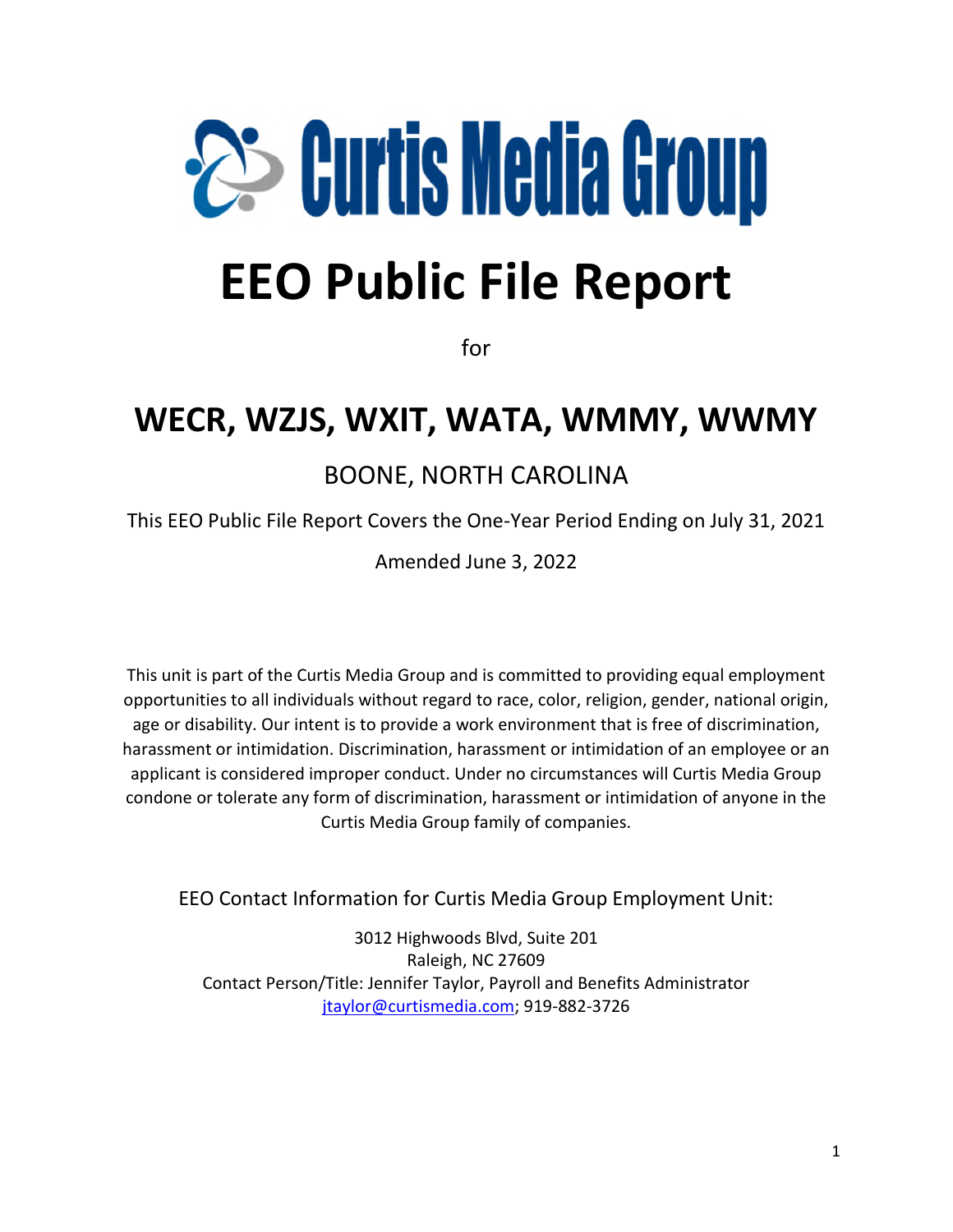#### **EEO Public File Report**

This EEO Public File Report is filed in the public inspection files of the following stations pursuant to Section 73.2080(c) (6) of the Federal Communications Commission's (FCC) rules:

#### **WECR, WZJS, WXIT, WATA, WMMY, WWMY**

#### Boone, North Carolina

**Summary:** During the one-year period ending on July 31, 2021, the stations filled the following full-time vacancies:

#### **Job Title**

a. Account Executives (4)

The station interviewed a total of **10** people for all full-time vacancies during the period covered in the report.

**Exhibit A** contains the following information for each full-time vacancy:

- The total number of interviewees referred by each recruitment source used in connection with each vacancy.
- The recruitment source(s) used to fill each vacancy, identified by name, address, contact person and telephone number and the total number of persons interviewed for each fill-time vacancy.

**Exhibit B** contains a list and brief description of outreach initiatives undertaken pursuant to the FCC's EEO rules during the time period covered by this report.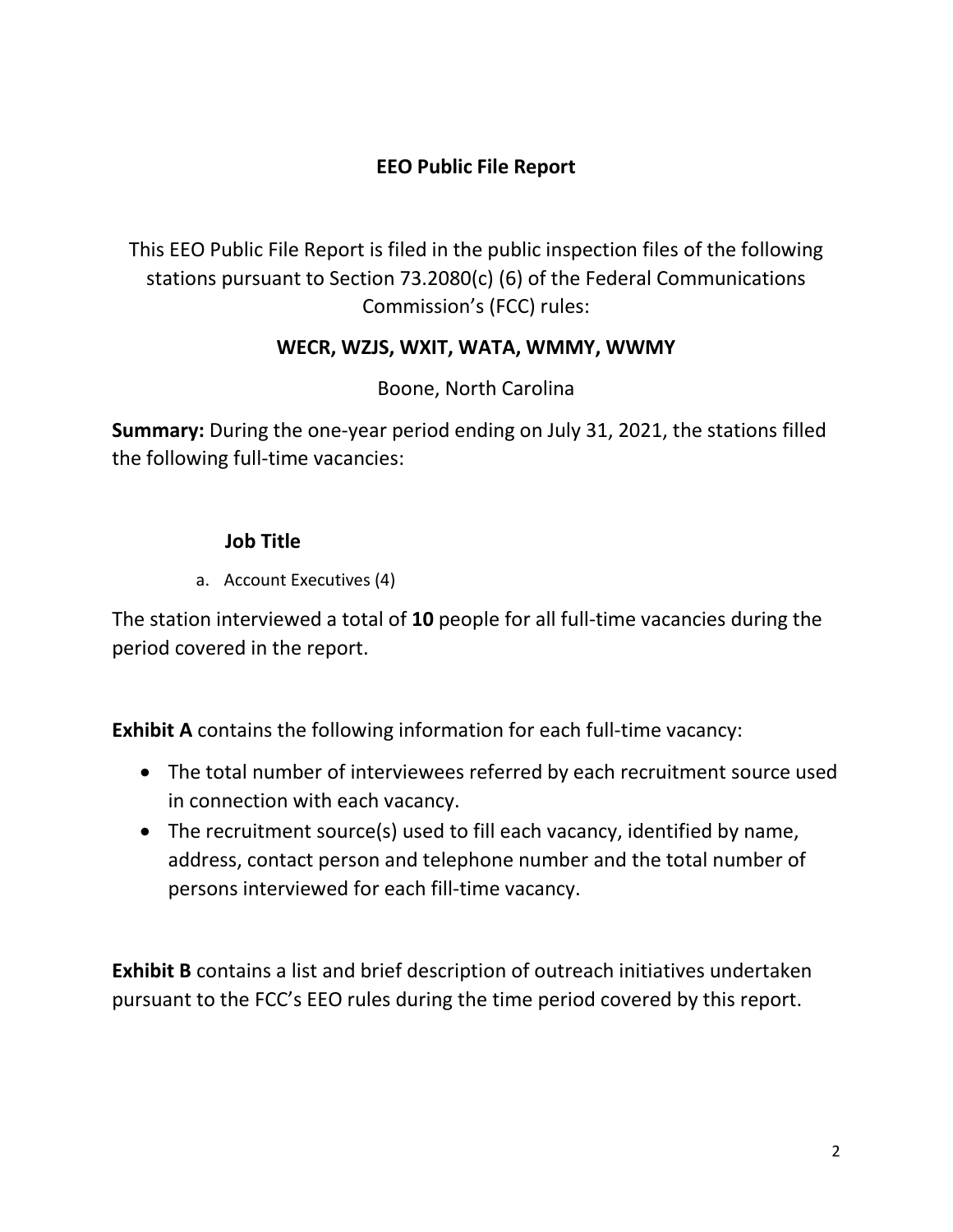# **EXHIBIT A**

#### **EEO INFORMATION FOR FULL-TIME VACANCIES**

WECR (AM), WZJS (FM), WXIT (AM),

WATA (AM), WMMY (FM), WWMY (FM),

#### Boone, North Carolina

The total number of interviewees for each vacancy and the referral source for each interviewee for all full-time vacancies filled during the applicable period are as follows:

| <b>Position</b>                            | <b>Date Filled</b>                        | <b>Number of</b><br><b>Interviewees</b> | <b>Referral Source</b><br>for Interviewees |
|--------------------------------------------|-------------------------------------------|-----------------------------------------|--------------------------------------------|
| <b>Account Executives</b><br>(4 positions) | 10/12/20; 02/08/21;<br>03/01/21; 03/29/21 | 10                                      | See Below                                  |

#### **Recruitment/Referral Sources used to Seek Candidates for Each Vacancy**

**Job Title**: Account Executives **Referral Source of Hirees:** Indeed (2), Company Website (2)

| <b>Name</b><br>of Organization<br><b>Notified of Job</b><br>Vacancy | <b>Contact</b><br>person | <b>Address/Website</b> | Phone<br>number | Number of<br><b>Interviewees</b><br>Referred         | <b>Did</b><br><b>Recruitment</b><br>Source<br><b>Request</b><br><b>Notification?</b> |
|---------------------------------------------------------------------|--------------------------|------------------------|-----------------|------------------------------------------------------|--------------------------------------------------------------------------------------|
| <b>EEO Distribution List</b>                                        | N/A                      | See Appendix A         |                 | (3) Company<br>Website<br>(2) LinkedIn<br>(5) Indeed | <b>No</b>                                                                            |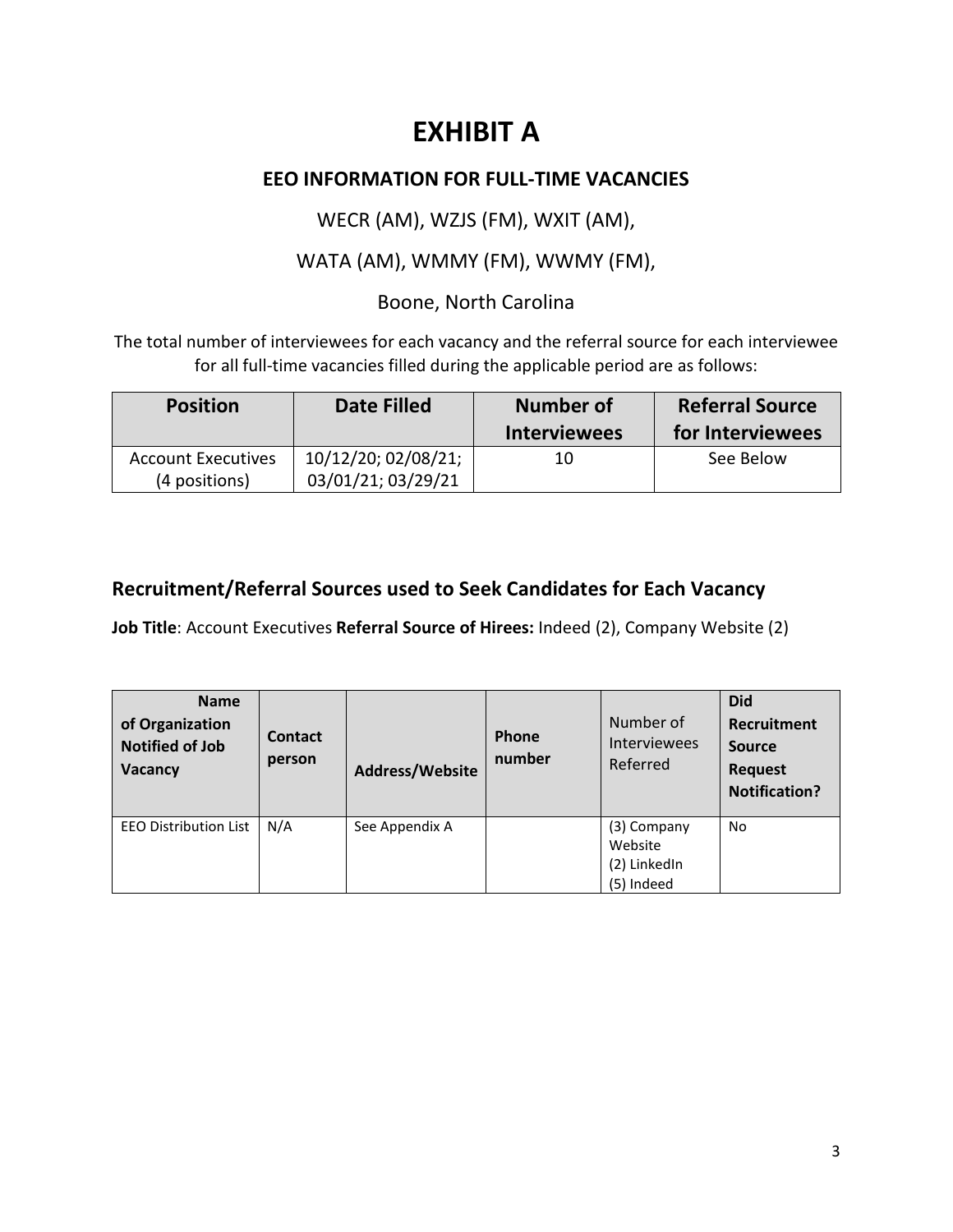# **EXHIBIT B**

#### **Outreach Activities for the time period covered by this report**

**Initiative:** Establishment of a scholarship programs designed to assist students interested in pursuing a career in broadcasting. Activity Classification 7.

#### **Date:** Ongoing

**Participants:** Corporate Management Team

Company Chairman/CEO established a scholarship for Communications students at the University of North Carolina at Chapel Hill to assist qualified students needing financial aid to pursue studies leading to a career in media.

The Curtis Foundation established the Bessemer City Curtis Scholars Program that gives four annual high school scholarships.

The corporate management team, which includes the Market Manager of the Unit, participates in and provides input into administration of this scholarship program.

**Initiative:** Establishment of an internship program designed to assist members of the community to acquire skills needed for broadcast employment. Activity Classification 5.

#### **Date:** Ongoing

**Participants:** Corporate Management Team

Curtis Media Group has an ongoing internship program in the programming, promotion, marketing and production departments. These are semester-long for-credit programs that allowed students the opportunity to experience radio station operation by shadowing station employees on-air, in the studio, projects, events and promotions. The corporate management team, which includes the Market Manager of the Unit, participates in and provides input into administration of the internship program.

During the height of the COVID-19 pandemic, which encompasses the bulk of this reporting period, the Unit was unable to provide its typical internship opportunities.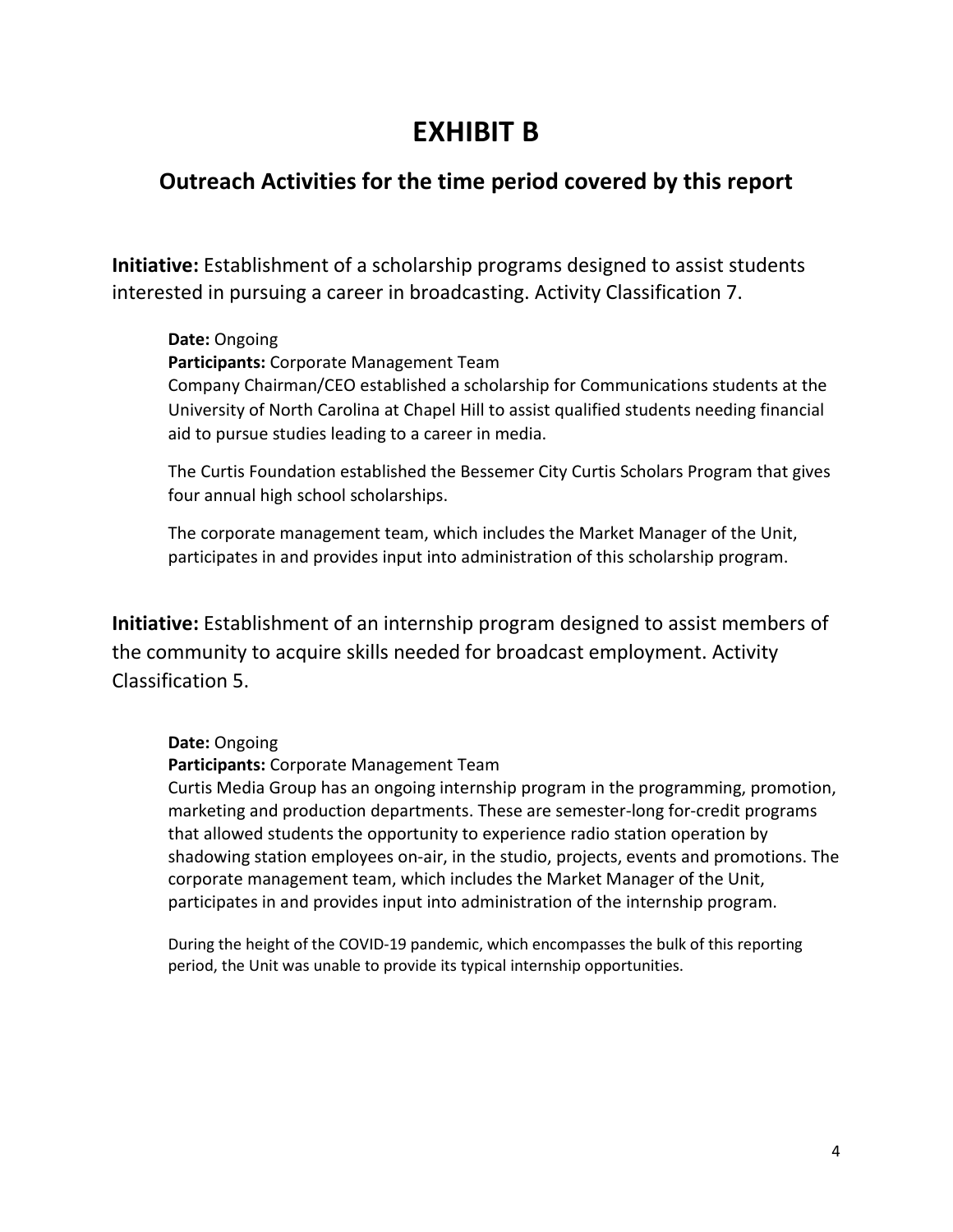#### **Initiative:** Participation in programs designed to promote outreach generally. Activity Classification 6

#### **Date:** Ongoing

**Participants:** Unit Market Manager and other members of Corporate Management Team

The Unit maintains a close working relationship with the Kellar Radio Talent Institute and student-run radio station WASU, which are both housed at Appalachian State University, in Boone, NC. The president of Curtis Media Group is a regular speaker at the Institute, and the Unit's Market Manager is in regular contact with faculty to provide broadcast education and employment opportunities to students. During the height of the COVID-19 pandemic, which encompasses the bulk of this reporting period, the Unit was unable to participate in its typical collaboration with WASU and the Institute. For example, Trip Savery, president of Curtis Media Group, was scheduled to speak at the Institute in 2020, but the engagement was cancelled due to the pandemic. As COVID subsides, the Unit is continuing this relationship as opportunities have again become available. For example, the Unit has partnered with WASU on a number of projects and the Unit's Market Manager is scheduled to speak at the Institute on June 7, 2022.

**Initiative:** Participation in activities designed to disseminate information as to employment opportunities in broadcasting to candidates who might not otherwise be aware of such opportunities. Activity Classification 16

**Date:** Ongoing **Participants:** All Unit personnel

The Unit maintains an Employee Referral Bonus Plan, which encourages employees to discuss broadcast employment opportunities with members of the community and awards a monetary bonus for qualified leads and referrals who are hired by the Unit.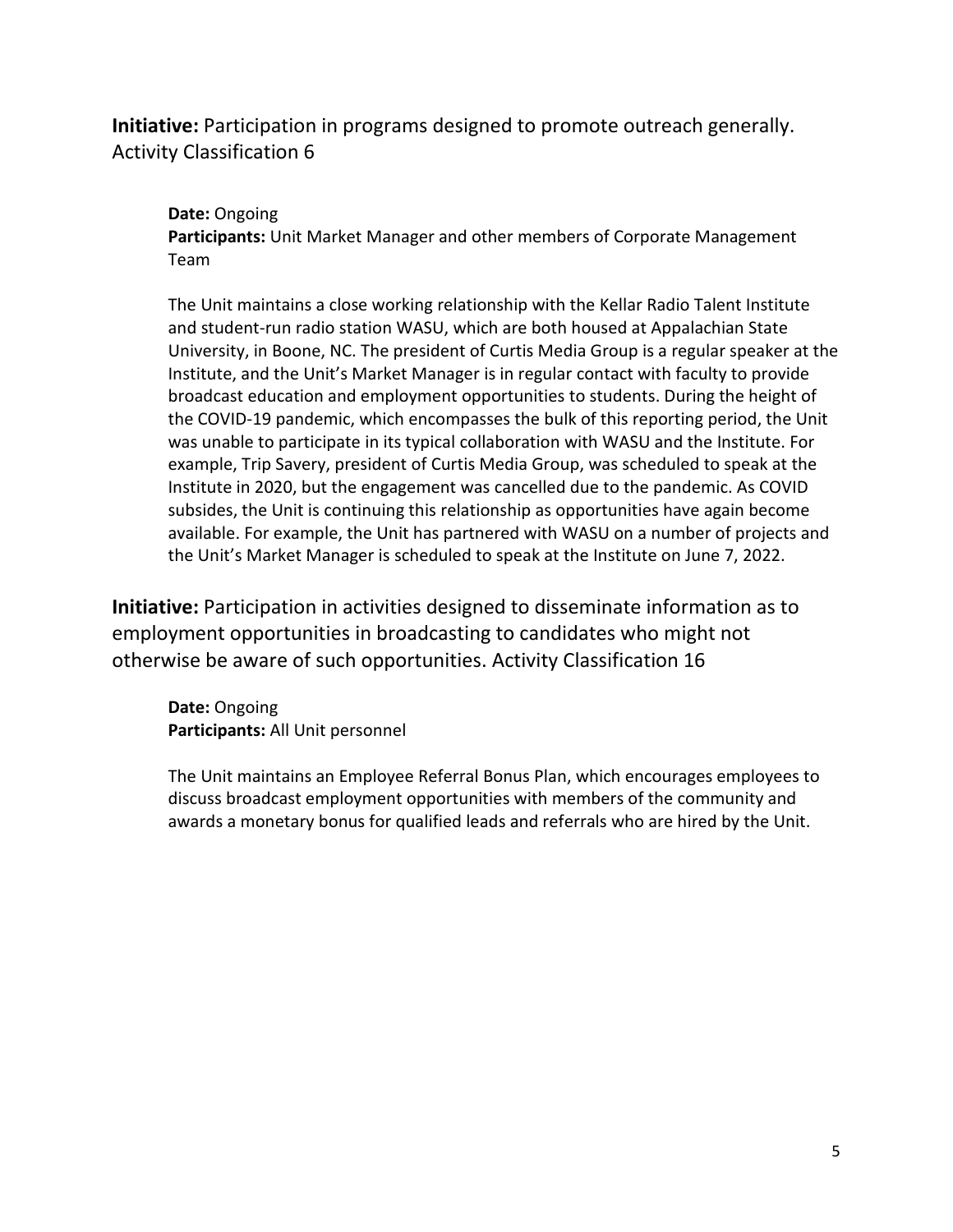**Initiative:** Establishment of training programs for station personnel. Activity Classification 8

**Date:** Ongoing **Participants:** Sales staff

Beginning in May 2020, founder and CEO of Curtis Media Group, Don Curtis, hosts weekly sales training sessions via Zoom for all company employees, including Unit personnel. These sessions are designed to assist staff in improving sales and marketing skills, and topics have included customer service, client expectations, and preparation for sales calls.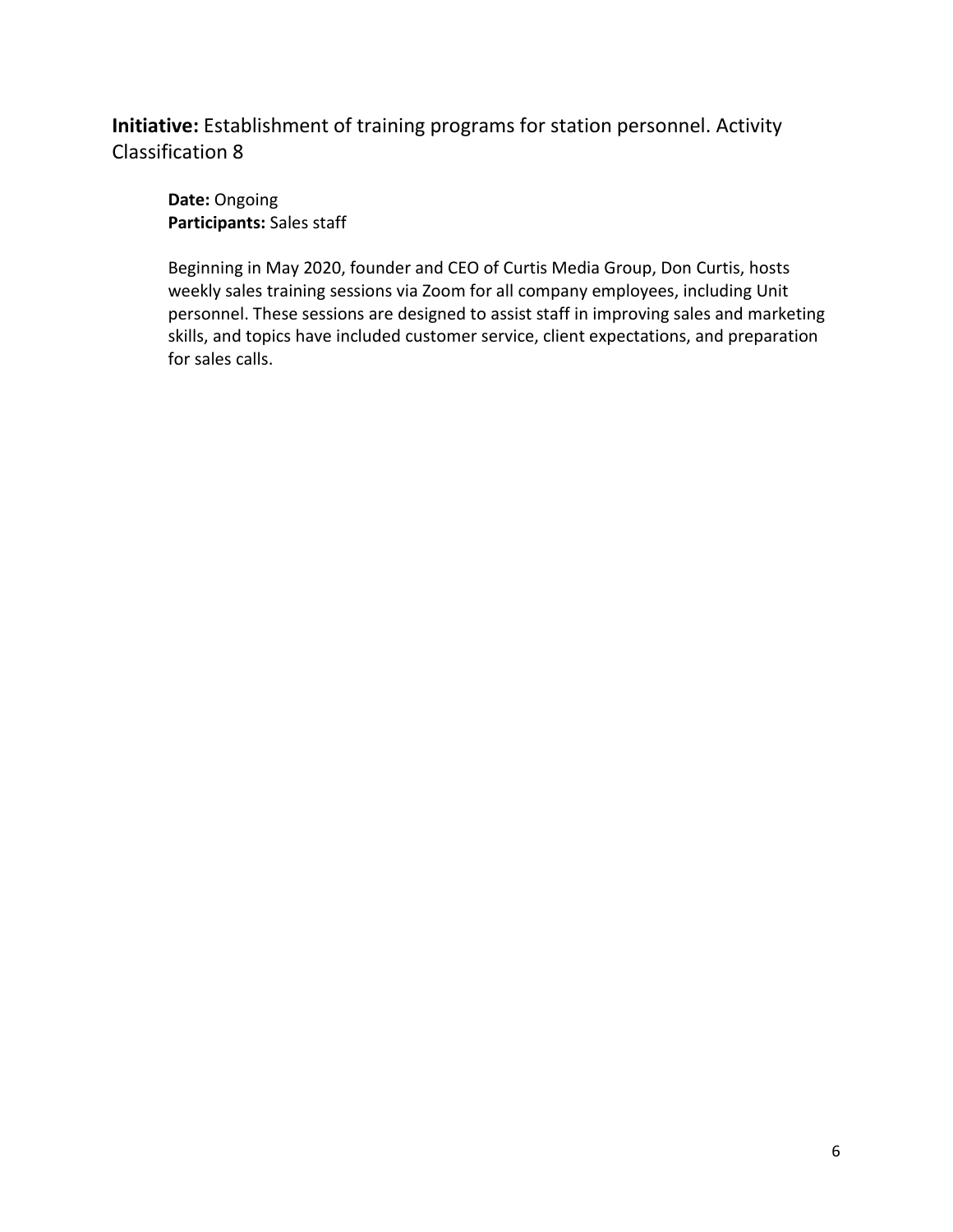## **Appendix A – EEO Distribution List**

| <b>Recruitment Source</b>                    | <b>Contact Information</b>                 |  |
|----------------------------------------------|--------------------------------------------|--|
| Appalachian State University                 | Susan McCracken                            |  |
| Boone, North Carolina                        | Director Career Development and Economic   |  |
| http://careers.appstate.edu                  | Engagement                                 |  |
|                                              | 828-262-2180                               |  |
| Davidson College                             | Julie Lucas                                |  |
| Davidson, North Carolina                     | Operations and Employer Engagement         |  |
| http://www.davidson.edu/offices/career-      | Coordinator                                |  |
| development                                  | 704-894-2132                               |  |
| East Carolina University                     | <b>Career Services</b>                     |  |
| Greenville, North Carolina                   | 252.328.6050                               |  |
| https://www.ecu.edu/career                   | career@ecu.edu                             |  |
| <b>Emory University</b>                      | (404) 727-6211                             |  |
| Atlanta, Georgia                             | recruiting@emory.edu                       |  |
| http://www.career.emory.edu                  |                                            |  |
| <b>Furman University</b>                     | career.engagement@furman.edu               |  |
| Greenville, South Carolina                   | (864) 294-2106                             |  |
| https://www.Furman.edu/ocs                   |                                            |  |
| Georgetown University                        | (202) 687-3493                             |  |
| Washington, District of Columbia             | careercenter@georgetown.edu                |  |
| https://georgetown.edu                       |                                            |  |
| <b>High Point University</b>                 | Megan Parker                               |  |
| One University Parkway                       | Director of Corporate Relations            |  |
| High Point, NC 27268                         | (336) 841-9851                             |  |
| James Madison University                     | cap@jmu.edu                                |  |
| Harrisonburg, Virginia<br>http://www.jmu.edu |                                            |  |
| Meredith College                             | Dana Sumner                                |  |
| Raleigh, North Carolina                      | career@meredith.edu                        |  |
| http://www.meredith.edu/                     |                                            |  |
| North Carolina Central University            | 919-530-6337                               |  |
| Durham, North Carolina                       | nccucareerservices@nccu.edu                |  |
| www.nccu.edu/                                |                                            |  |
| University of Georgia                        | 706-542-3375                               |  |
| Athens, Georgia                              | career@uga.edu                             |  |
| http://www.career.uga.edu                    |                                            |  |
| <b>UNC-Chapel Hill</b>                       | 919-962-6507                               |  |
| Chapel Hill, North Carolina                  | ucs@unc.edu                                |  |
| http://careers.unc.edu                       |                                            |  |
| <b>UNC-Greensboro</b>                        |                                            |  |
| Greensboro, North Carolina                   | 336-334-5454                               |  |
| https://uncg.edu/                            | careers@uncg.edu                           |  |
| <b>UNC-Pembroke</b>                          | Brenda Bullard                             |  |
| Pembroke, North Carolina                     | Office Manager/Web Information Coordinator |  |
| www.uncp.edu                                 | 910-521-6000                               |  |
| UNC-Wilmington                               | 910-962-3174                               |  |
| Wilmington, North Carolina                   | careercenter@uncw.edu                      |  |
| https://uncw.edu/career                      |                                            |  |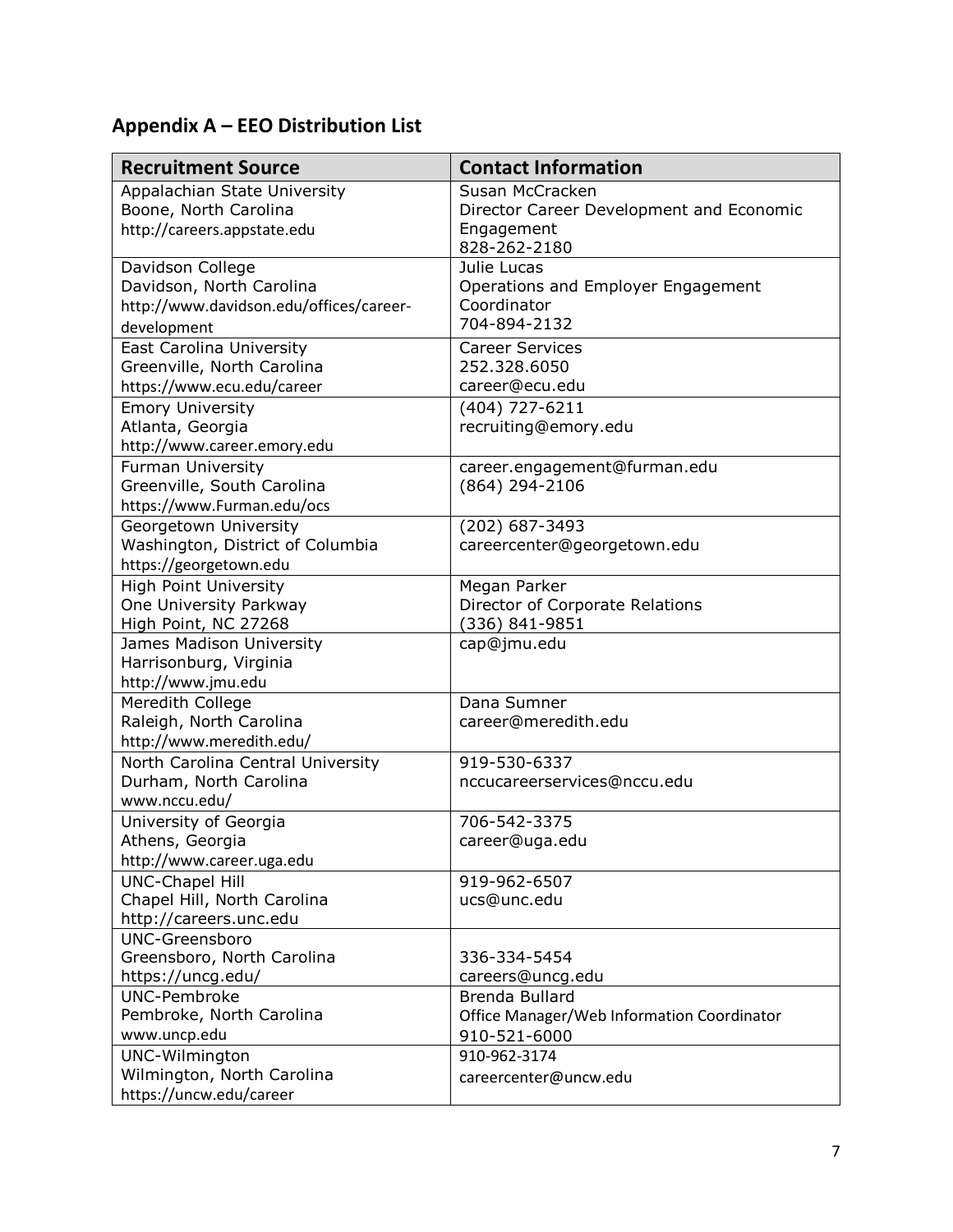| <b>Recruitment Source</b>                            | <b>Contact Information</b>                       |
|------------------------------------------------------|--------------------------------------------------|
| Villanova University                                 | Kevin Grubb                                      |
| Villanova, Pennsylvania                              | $(610)$ 519-4060                                 |
| www.careers.villanova.edu                            |                                                  |
| <b>Recruitment Source</b>                            | <b>Contact Information</b>                       |
| University of South Carolina                         | 803-777-7280                                     |
| Columbia, South Carolina<br>http://www.sc.edu/career |                                                  |
| Virginia Commonwealth University                     | Anita Hazel Taylor P.H.R. Taylor                 |
| Richmond, Virginia, United States                    | Director, College of Engineering Career Services |
| www.vcu.edu                                          | $(804) 828 - 0100$                               |
| University of Virginia                               | 434-924-8900                                     |
| Charlottesville, Virginia                            | careercenter@virginia.edu                        |
| https://career.virginia.edu                          |                                                  |
| <b>Wake Forest University</b>                        | Lisa Simmons                                     |
| Winston-Salem, NC, USA                               | <b>Associate Director</b>                        |
| http://opcd.wfu.edu                                  | 336.758.5902                                     |
|                                                      |                                                  |
| <b>NC Works Career Centers</b>                       | Phone (919) 715-0111                             |
| 1830-B Tillery Place                                 |                                                  |
| Raleigh, NC 27604<br>www.ncworks.gov                 |                                                  |
| Curtis Media Group Websites                          | www.curtismedia.com                              |
|                                                      | www.laleync.com                                  |
|                                                      | www.wptf.com                                     |
|                                                      | www.947QDR.com                                   |
|                                                      | www.961bbb.com                                   |
|                                                      | www.thenewpulsefm.com                            |
|                                                      | www.kix1029.com                                  |
|                                                      | www.goblueridge.net                              |
|                                                      | www.goldsborodailynews.com                       |
|                                                      | www.sportshubtriad.com                           |
|                                                      | www.justrightradio.com                           |
|                                                      | www.929starfm.com                                |
|                                                      | www.v1033.com                                    |
|                                                      | www.1019online.com                               |
|                                                      | www.wsfl.com                                     |
|                                                      | www.beachboogieandblues.com                      |
|                                                      | www.encradio.com                                 |
|                                                      | www.rock929triangle.com                          |
|                                                      | www.SFNtoday.com                                 |
|                                                      | www.trianglehelpwanted.com                       |
|                                                      | Note: websites provide links to curtismedia.com, |
|                                                      | where job postings are available                 |
| Job Fairs                                            | Listed in Outreach activities                    |
| Indeed                                               | Indeed.com                                       |
| LinkedIn                                             | LinkedIn.com                                     |